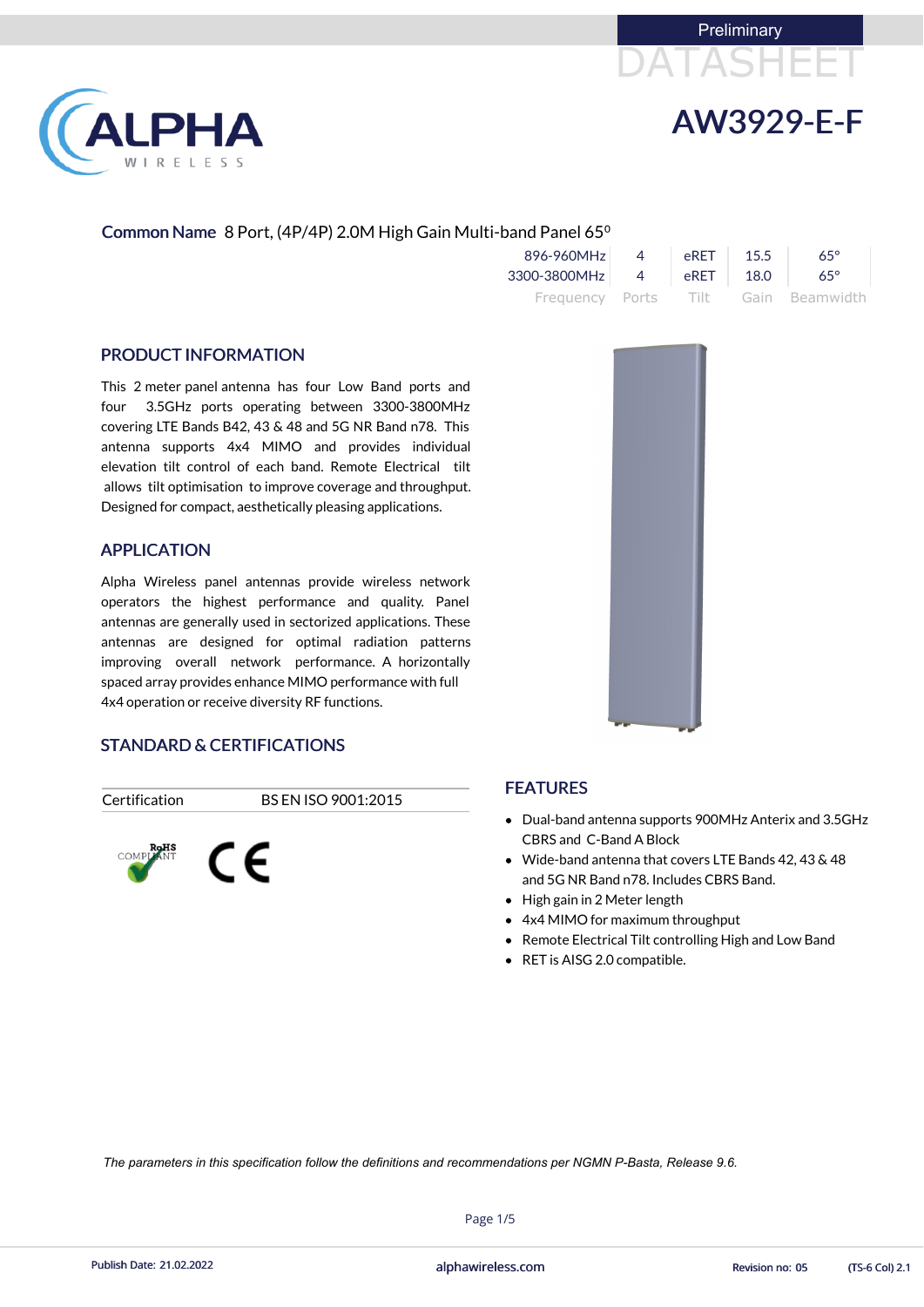

AW3929-E-F

## TECHNICAL SPECIFICATION

| <b>Electrical Specifications</b>     |                                               |                          |                                                                         |                |                              |                |                              |                |
|--------------------------------------|-----------------------------------------------|--------------------------|-------------------------------------------------------------------------|----------------|------------------------------|----------------|------------------------------|----------------|
| <b>Frequency Range</b>               |                                               | <b>MHz</b>               | 896-918                                                                 | 918-940        | 940-960                      | 3300-3400      | 3400-3600                    | 3600-3800      |
| Polarisation                         |                                               | Degree                   | +/-45° Slant Linear                                                     |                |                              |                |                              |                |
| Gain                                 | <b>Basta</b>                                  | dBi                      | $14.8 \pm 0.5$                                                          | $15.0 + 0.5$   | $15.0 \pm 0.5$               | $17.3 \pm 0.5$ | $17.4 \pm 0.5$               | $17.5 \pm 0.5$ |
|                                      | Max                                           | dBi                      | 15.3                                                                    | 15.5           | 15.5                         | 17.8           | 17.9                         | 18.0           |
| Azimuth Beamwidth                    |                                               | Degree                   | $65^\circ$                                                              | $65^\circ$     | $65^\circ$                   | $67^\circ$     | $68^\circ$                   | $69^\circ$     |
| Azimuth Beam Squint                  |                                               | Degree<                  |                                                                         | 5 <sup>0</sup> |                              |                | 5 <sup>0</sup>               |                |
| <b>Elevation Beamwidth</b>           |                                               | Degree                   | $9.5^\circ$                                                             | $9.3^\circ$    | $90^\circ$                   | $7.0^\circ$    | $6.9^\circ$                  | $6.8^\circ$    |
| <b>Electrical Downtilt</b>           |                                               | Degree                   | $T2^{\circ}$ -T10 $^{\circ}$                                            | $T2-T10^\circ$ | $T2^{\circ}$ -T10 $^{\circ}$ | $TOo-T10o$     | $TO^{\circ}$ -T10 $^{\circ}$ | $TOo-T10o$     |
| <b>Electrical Downtilt Deviation</b> |                                               | Degree<                  | $2^{\circ}$<br>$2^{\circ}$<br>$2^{\circ}$<br>$2^{\circ}$<br>$2^{\circ}$ |                | $2^{\circ}$                  |                |                              |                |
| Impedance                            |                                               | Ohms                     | 50                                                                      |                |                              |                |                              |                |
| <b>VSWR</b>                          |                                               | $\overline{\phantom{0}}$ | 1.5                                                                     |                |                              |                |                              |                |
| <b>Return Loss</b>                   |                                               | dB                       | 14                                                                      |                |                              |                |                              |                |
| Isolation                            |                                               | dB                       | 25                                                                      | 25             | 25                           | 25             | 25                           | 25             |
|                                      | Front to Back Ratio: Total Power +/-30°<br>dB |                          | 22                                                                      | 22             | 22                           | 25             | 25                           | 25             |
| Passive Intermodulation              |                                               | dBc<                     | 150<br>150<br>150<br>N/A                                                |                | N/A                          | N/A            |                              |                |
|                                      | Upper Sidelobe Suppression, Peak to 20°       | dB                       | 18<br>16<br>16<br>16<br>18                                              |                |                              | 18             |                              |                |
|                                      | Cross-Polar Discrimination (0°)               | dB                       | 15                                                                      | 15             | 15                           | 15             | 15                           | 15             |
|                                      | Maximum Effective Power Per Port              | W                        | 300                                                                     | 300            | 300                          | 150            | 150                          | 150            |

## Representative Pattern Files







Low Band **All Community Community** Equation High Band

Azimuth **Elevation** 

For radiation pattern files, please login at www.alphawireless.com

## Page 2/5

Publish Date: 21.02.2022 **Exercise 20:03 Collection** and phawireless.com **Revision no: 05** (TS-6 Col) 2.1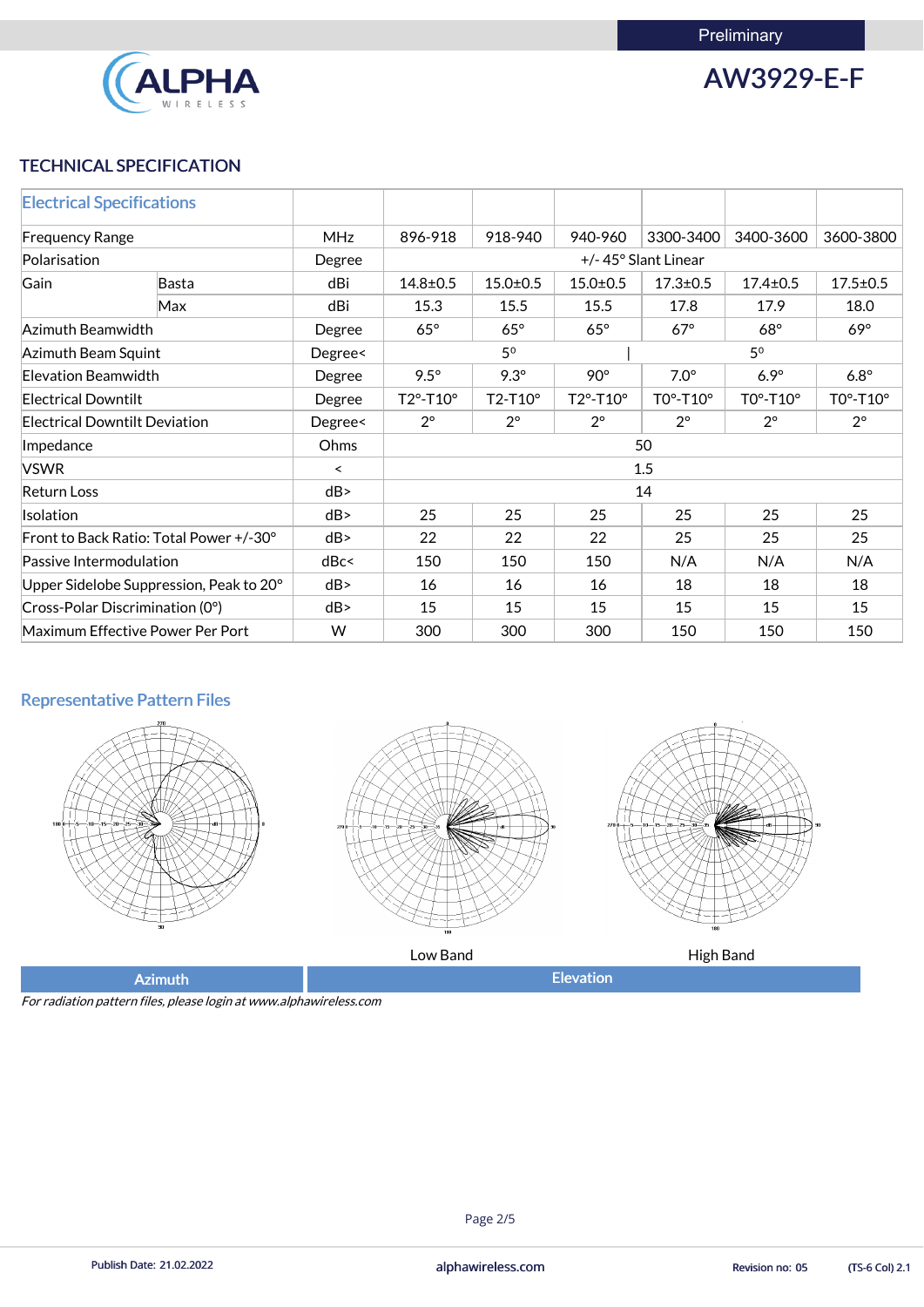

AW3929-E-F

## TECHNICAL SPECIFICATION

## Mechanical Specifications

| <b>Dimensions</b>                               | mm (in)              | 2040 (80.3) x 480 (18.9) x 115 (4.5)  |
|-------------------------------------------------|----------------------|---------------------------------------|
| Packing Size (LxWxD)                            | $mm$ (in)            | 2250 (88.5) x 530 (20.9) x 275 (10.8) |
| Net Weight (antenna)                            | kg (lb)              | 30(66)                                |
| Net Weight (mount)                              | kg (lb)              | 3(6.6)                                |
| Shipping Weight                                 | kg (lb)              | 33(72.6)                              |
| Connector Type (Female)                         |                      | 4.3-10 (4P Low Band, 4P High Band)    |
| <b>Connector Position</b>                       |                      | <b>Bottom</b>                         |
| <b>Connector Quantity</b>                       |                      | 8 (4P Mid band, 4P High Band)         |
| Windload Frontal (at Rated Wind Speed: 150km/h) | N                    | 1063 (239)                            |
| Windload Lateral (at Rated Wind Speed: 150km/h) | N                    | 255(58)                               |
| <b>Survival Wind Speed</b>                      | $km/h$ (mph)         | 200(125)                              |
| <b>Radome Material</b>                          |                      | <b>Fibreglass</b>                     |
| Radome Colour                                   | <b>RAL</b>           | 9010                                  |
| <b>Product Compliance Environmental</b>         |                      | <b>RoHS</b>                           |
| <b>Lightning Protection</b>                     |                      | DC Grounded                           |
| <b>Cold Temperature Survival</b>                | Celsius (Fahrenheit) | $-40(-40)$                            |
| Hot Temperature Survival                        | Celsius (Fahrenheit) | 70 (158)                              |

## Array Layout and RET Information

| R <sub>1</sub> | P <sub>1</sub> | P <sub>2</sub> | R <sub>2</sub> |               |
|----------------|----------------|----------------|----------------|---------------|
|                |                |                |                | $\wedge$<br>n |

| Configuration                  |                                                         |
|--------------------------------|---------------------------------------------------------|
| 896 - 960 MHz                  | One RET for both arrays: R1, R2                         |
| 3300-3800 MHz                  | One RET for both arrays: P1, P2                         |
| <b>Total Quantity</b>          | <b>Two RET Motor Controllers</b>                        |
| <b>Location and Interface</b>  |                                                         |
| <b>RET Controller Location</b> | Inside antenna radome housing                           |
| <b>RET Interface</b>           | Pair of AISG 8 Pin DIN connectors, one male, one female |
| <b>RET Interface Quantity</b>  | One pair of AISG 8 Pin DIN connectors                   |
| <b>RFT</b> Interface Location  | On connector plate located at bottom of antenna         |
| <b>Electrical</b>              |                                                         |
| Input Voltage                  | $10 - 30V$                                              |
| Power Idle Mode                | $\leq 1W$                                               |
| Power Active Mode              | $\leq 10W$                                              |
| Protocol                       | 3GPP / AISG 2.0                                         |

Note: Coloured box sizes do not represent antenna sizes.

| Array          | Frequency<br>MH <sub>7</sub> | Ports   | RET<br>ID |
|----------------|------------------------------|---------|-----------|
| R1             | 896 - 960                    | $1 - 2$ | 1         |
| R2             | 896 - 960                    | $3 - 4$ | 1         |
| <b>P1</b>      | $3300 - 3800$                | $5 - 6$ | 2         |
| P <sub>2</sub> | $3300 - 3800$                | 7 – 8   | 2         |

### Page 3/5

Publish Date: 21.02.2022 **Exercise 20:03 Collection** and phawireless.com **Revision no: 05** (TS-6 Col) 2.1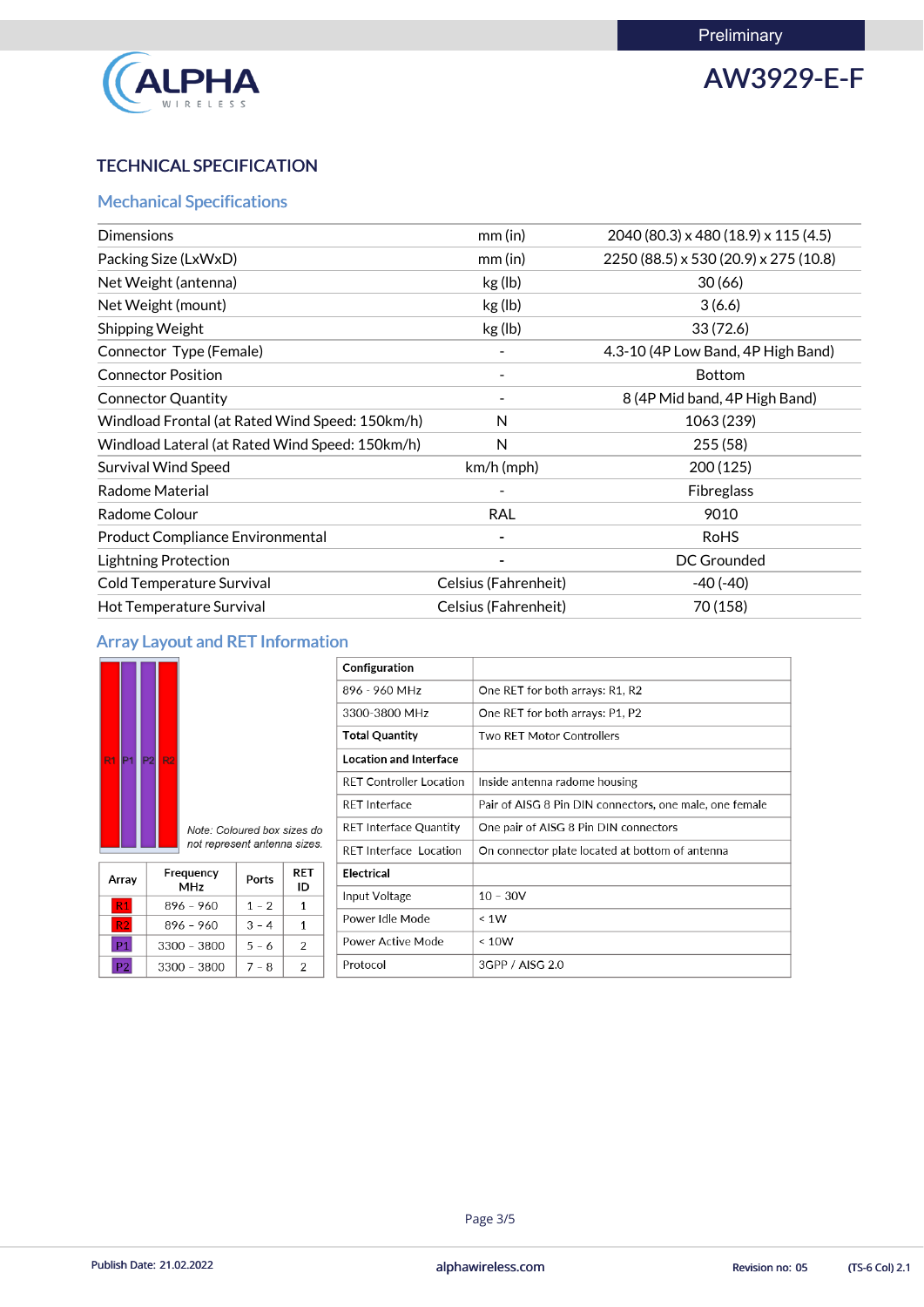**Preliminary** 



## Mechanical Illustration









(TS-6 Col) 2.1

Page 4/5

Publish Date: 21.02.2022 **alphawireless.com** and a series and a series of the Revision no: 05